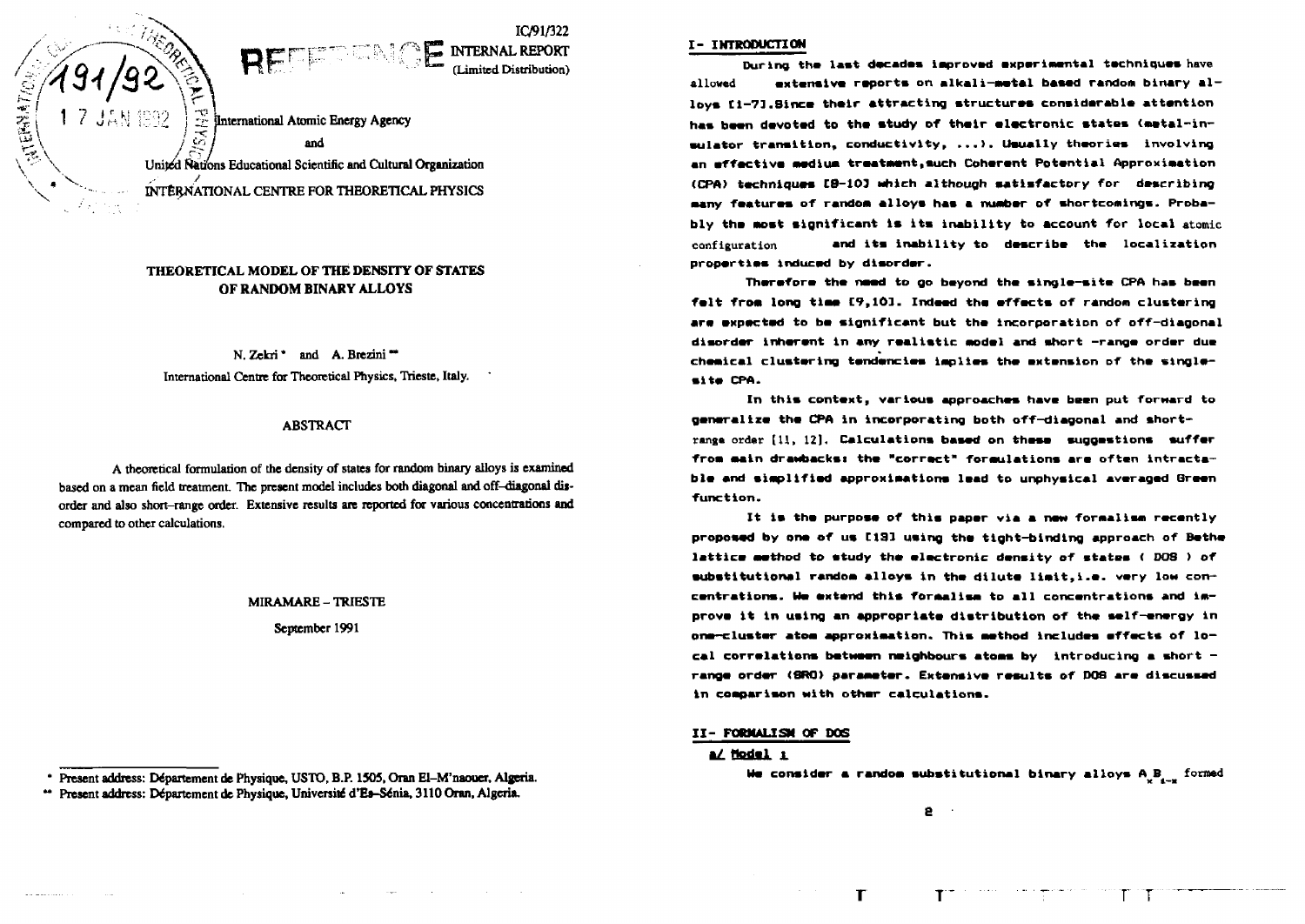**JAN NORTH THE REAL TO** 

of two types of atoms A and B and where x denotes the concen**tration. The electronic properties may be obtained from the Anderson one-elactron orw-band tight-binding Hamiltonian i**

$$
\mathbb{H} = \sum_{i} \mathbb{E}_{i} \left[ 1 \times \mathbb{I} \right] + \sum_{j \neq i} \mathbb{V}_{ij} \left[ 1 \times \mathbb{I} \right]
$$
 (1)

**the sites <i> forming a periodic lattice. Here |i> describes the atomic orbital on mite i and the disorder is usually introduced by assuming that the sites energies lc/> \*nd the hopping matrix** elements  $\{V_{ij}\}$  are random variables given by the following joint **probability distributions i**

$$
P_{A}(c_{i}, V_{Aj}) = x \delta(c_{i} - c_{A}) \delta(\{V_{Aj}\} - V_{AA})
$$
  
+ (1-x) \delta(c\_{i} - c\_{A}) \delta(\{V\_{Aj}\} - V\_{AB}) (2)  

$$
P_{B}(c_{i}, V_{Aj}) = x \delta(c_{i} - c_{A}) \delta(\{V_{Bj}\} - V_{BA})
$$

+ (1-x) 
$$
\delta(\epsilon_i - \epsilon_n)
$$
  $\delta(\vert v_{nj}\vert - v_{nn})$  (3)

**Ma shall be interested In determining the alloy density of states which may be written in terms of the components of the par**  tial densities of states n<sub>a</sub>(E) and n<sub>a</sub>(E) as follow **i** 

$$
n(E) = x n_{A}(E) + (1-x) n_{B}(E)
$$
 (4)

where the quantities  $n_A(E)$  and  $n_B(E)$  are given by  $\bf{r}$ 

$$
n_A(E) = \pm \frac{1}{\pi} Im \{ G_{AA} (E \mp i \pi) \} = \pm \frac{1}{\pi} Im \{ \langle i_A | (E \mp i \pi - H)^{-1} | i_A \rangle \}
$$
\n(5-a)

$$
n_{\underline{n}}(E) = \pm \frac{1}{\pi} \text{ Im } \{ G_{\underline{n}\underline{n}}(E^{\pm}i\pm 1) \} = \pm \frac{1}{\pi} \text{ Im } \{C_i^i_{\underline{n}} \} (E^{\pm}i\underline{n} - H)^{-1} | i_{\underline{n}} \} \quad (5-b)
$$

Here G<sub>,</sub> stands for the site diagonal matrix elements of the one particle Breen function in the tight-binding basis.  $B_{ii}(z)$  may be **expanded in the form I**

$$
G_{i1}(z) = g_{i1}^{(0)}(z) + g_{i1}^{(0)}(z) \sum_{j \neq i} V_{ij} G_{ji}(z)
$$
 (6)

**with •**

$$
q_{11}^{(0)}(z) = \langle i | \left[ z - \sum_{i} \epsilon_{i} | i \rangle \langle i | \right]^{-1} | i \rangle = (z - \epsilon_{i})^{-1}
$$
 (7)

**and**

$$
\mathbf{g}_{ij}(z) = \langle 1 | (z - H)^{-1} | 1 \rangle = \mathbf{g}_{11}^{(0)}(z) \delta_{ij} + \mathbf{g}_{11}^{(1)}(z) \sum_{k \neq 1} V_{ik} \delta_{kj}(z) \tag{B}
$$

Interacting eq. (4) and using eqs. (5) and (6) enables one to re**write G..(z> in the following way I**

$$
\mathbf{\theta}_{ii}(z) = \left(z - \varepsilon_i - \mathbf{S}_i(z)\right)^{-1} \tag{9}
$$

**Here S^z) denotes the self-energy associated to the state |i> and its renormalized perturbation series is given by •**

$$
S_{i}(z) = \sum_{j \neq i} V_{ij} \left[ z - \varepsilon_{i} - S_{j}^{(i)}(z) \right]^{-4} V_{ji} +
$$
  

$$
\sum_{j \neq i} \sum_{k \neq i} V_{ik} \left[ z - \varepsilon_{k} - S_{k}^{(i)}(z) \right]^{-4} V_{kj} \left[ z - \varepsilon_{j} - S_{j}^{(i)}(z) \right]^{-4} V_{ji} + \dots
$$
  

$$
\sum_{j \neq j} \sum_{k \neq i} V_{ik} \left[ z - \varepsilon_{k} - S_{k}^{(i)}(z) \right]^{-4} V_{kj} \left[ z - \varepsilon_{j} - S_{j}^{(i)}(z) \right]^{-4} V_{ji} + \dots
$$
 (10)

**8 standing for the self-energy of state \i> for a path in which the lattice site 1 has bean removed and is defined similarly to S. (z).The density of states is related to the average site diagonal Green function of the binary alloy i**

$$
B_{i,i} = x B_{i,i}^{A} + (1-x) B_{i,i}^{B}
$$
 (11)

**with**

$$
B_{i,i}^{A/B} = \left[ z - z_{A/B} - S_{A/B}(z) \right]^{-1}
$$
 (12)

**denoting the partial Sreen function associated to either an A or B atom occupies the lattice i.**

In the present description of random binary alloy A<sub>,B<sub>in</sub> the</sub> random atomic levels take one of the 2 possible values  $\mathbf{z}_n = -\mathbf{w}$  and **c » w If an atom of type A or B respectively occupies the lattice** site i. The hopping integrals  $V_{\alpha}$  can take three values  $V_{\alpha\beta}$ ,  $V_{\alpha\beta} = -V_{\alpha\beta}$ and V<sub>na</sub> depending on the nature of the atom occupying the lattice **sites i and j.**

**Because of the computational complexities which occur in studies involving the properties of realistic disorder systems,workers**

з.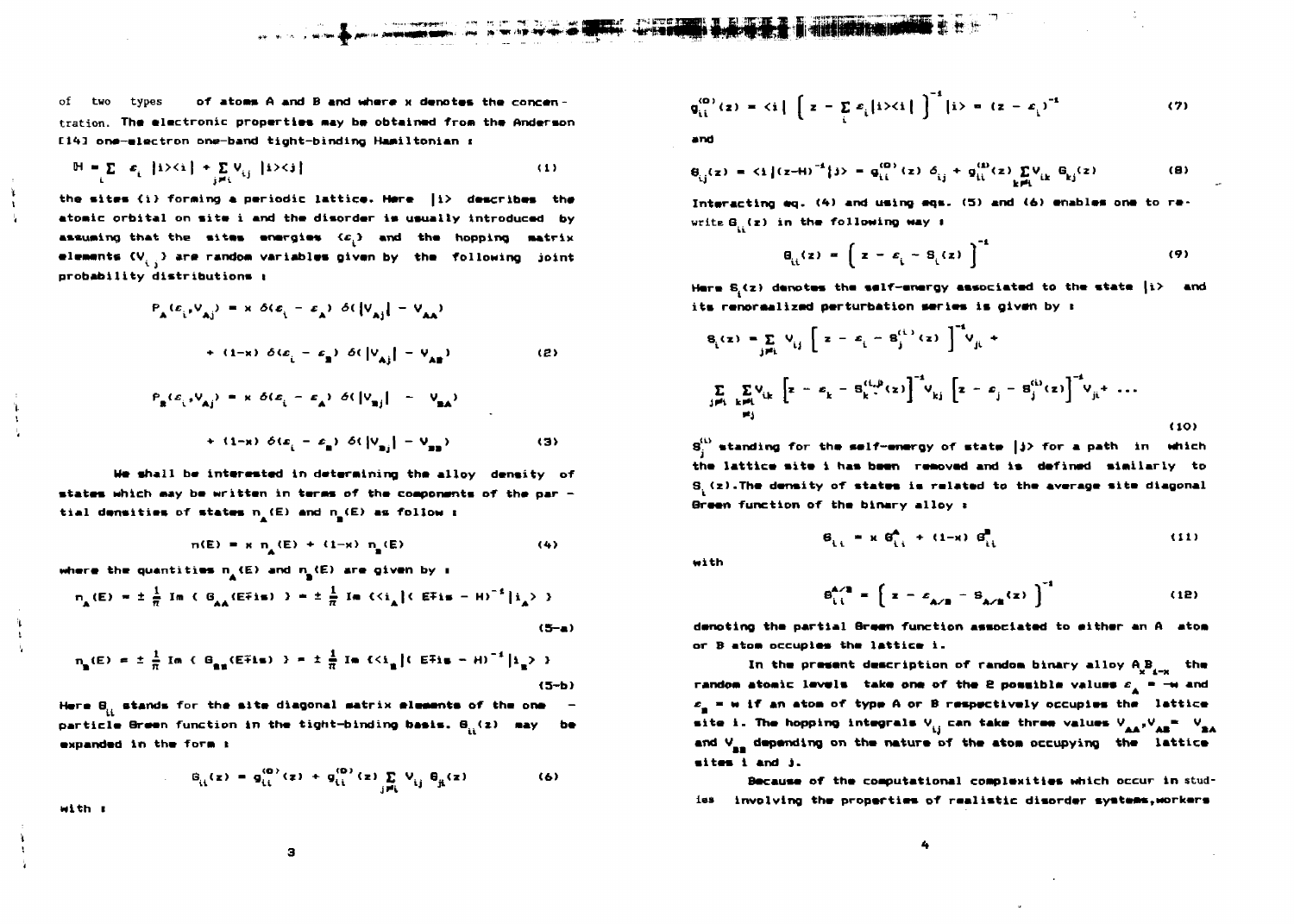Bethe lattice to approximate the underlying structure of use the material under consideration. The usual justification is the assertion that since the impurity modes are localized, hence only the local environment is significant. Since the Bethe lattice preserves the constellation of nearest neighbour atoms, it may be used as a description of the structural basis. Random Bethe alloys [15] . and the study of the electronic structure of semiconductors by means of the Bethe lattice has a long tradition and the application have been nowerful [15.16]. shown

Taking advantage of the particular topology of the Bethe lattice, namely the absence of closed loops, the self-energy reduces to :

$$
S_A = \frac{Z_{AA} V_{AA}^2}{E - \epsilon_A - S_A^4} + \frac{Z_{AB} V_{AB}^2}{E - \epsilon_B - S_B^4}
$$
 (13)

$$
S_{B} = \frac{Z_{BA} V_{BA}^{2}}{E - \epsilon_{A} - B_{A}^{B}} + \frac{Z_{BB} V_{BB}^{2}}{E - \epsilon_{B} - B_{B}^{B}}
$$
(14)

where  $Z_{ij}$  is the number of  $j$  atoms surrounding and i atom and the wet  $(S^{(i)}_1)$  is defined by  $i$ 

$$
B_A^A = \frac{Z_{AA}^A V_{AA}^2}{E - \varepsilon_A - B_A^A} + \frac{Z_{AB}^A V_{AB}^2}{E - \varepsilon_B - B_B^A}
$$
 (15)

$$
S_A^B = \frac{Z_{AA}^B V_{AA}^Z}{E - \epsilon_A - S_A^B} + \frac{Z_{AA}^B V_{AB}^Z}{E - \epsilon_B - S_B^B}
$$
 (16)

$$
S_{B}^{A} = \frac{Z_{BA}^{A} V_{BA}^{2}}{E - \varepsilon_{A} - S_{A}^{A}} + \frac{Z_{BB}^{A} V_{BB}^{2}}{E - \varepsilon_{B} - S_{B}^{A}}
$$
(17)

$$
S_{B}^{B} = \frac{Z_{BA}^{B} V_{BA}^{2}}{E - \epsilon_{A} - S_{A}^{B}} + \frac{Z_{BA}^{B} V_{BA}^{2}}{E - \epsilon_{B} - S_{B}^{B}}
$$
(18)

where  $Z_{\lambda n}^{A(B)}$  describes the average number of B-atoms descendants of an A-atom that has a B (A) parent along the Bethe lattice paths.The quantities  $2_{ij}$  and  $2_{ij}^{i(j)}$  may be substituted by their average value, i.e. i

$$
Z_{ij} = \langle Z_{ij} \rangle = p_{ij} Z \tag{19}
$$

$$
Z_{i,j}^{i,(j)} = \langle Z_{i,j}^{i(j)} \rangle = p_{ij}(Z-1) + p_{ij} K
$$
 (20)

where  $2$  is the coordination number and  $K$  the connectivity constant.

At this stage we have to introduce approximations in order to handle these general equations. Therefore we consider the situation where  $S_n^A = S_n^B$  and  $S_n^A = S_n^B$  . The set of equations  $(X - Y)$  may be treated self-consistently. The probabilistic definitions of the site  $\mathcal{L}_i$  and the matrix elements  $V_{ij}$  ( eqs. 2 and 3 ) implies energies that the self-energies are also defined by probability density distributions. In the present treatment we consider a self- consistent approximation as usual :

$$
P_{g}(S_{i}) = \int ... \int \delta \left[ S_{i} - \sum_{j=1}^{Z} \frac{|V_{i,j}|^{2}}{E - \epsilon_{j} - S_{j}(z)} \right] x
$$
  

$$
\times \prod_{j=1}^{Z} P_{j} \left[ \epsilon_{j} v_{i,j} S_{j} \right] d\epsilon_{j} d|V_{ij}| dS_{j}
$$
 (21)

where the self-energies at a given site are statistically indepen  $$ dent random variables. From the particular topology of the Bethe lattice, S<sub>i</sub> is independent of the variables  $a_i$  and V<sub>ii</sub> and thus :

$$
P_{A/B}\left[\varepsilon_{j}, V_{ij}, S_{j}^{C}\right] = P_{A/B}\left[\varepsilon_{j}, V_{ij}\right] P_{B}\left[S_{j}\right]
$$
 (22)

we get the following expressions of the Fourier transforms  $\tilde{P}_{\underline{a}}$  (t) and  $\tilde{P}_{\underline{a}}$  (t)  $\overline{1}$ 

$$
\tilde{P}_{g_A}(t) = \left[ x \int_{-\infty}^{\infty} d\theta_A P_g(\theta_A) \exp\left[-\frac{i t V_{AA}^2}{E - \epsilon_A - \theta_A}\right] + \frac{i t V_{AA}^2}{E - \epsilon_A - \theta_A}\right]
$$
\n
$$
+ (1 - x) \int_{-\infty}^{\infty} d\theta_B P_g(\theta_B) \exp\left[-\frac{i t V_{AB}^2}{E - \epsilon_B - \theta_B}\right] \Bigg]^2 \qquad (23)
$$
\n
$$
\tilde{P}_{g_B}(t) = \left[ x \int_{-\infty}^{\infty} d\theta_A P_g(\theta_A) \exp\left[-\frac{i t V_{AB}^2}{E - \epsilon_A - \theta_A}\right] + \frac{i t V_{AB}^2}{E - \epsilon_A - \theta_A}\right]
$$
\n
$$
+ (1 - x) \int_{-\infty}^{\infty} d\theta_B P_g(\theta_B) \exp\left[-\frac{i t V_{AB}^2}{E - \epsilon_A - \theta_A}\right] \Bigg]^2 \qquad (24)
$$

At this stage we have not been able to eake any use of these equa  $\pm$ 

ь

5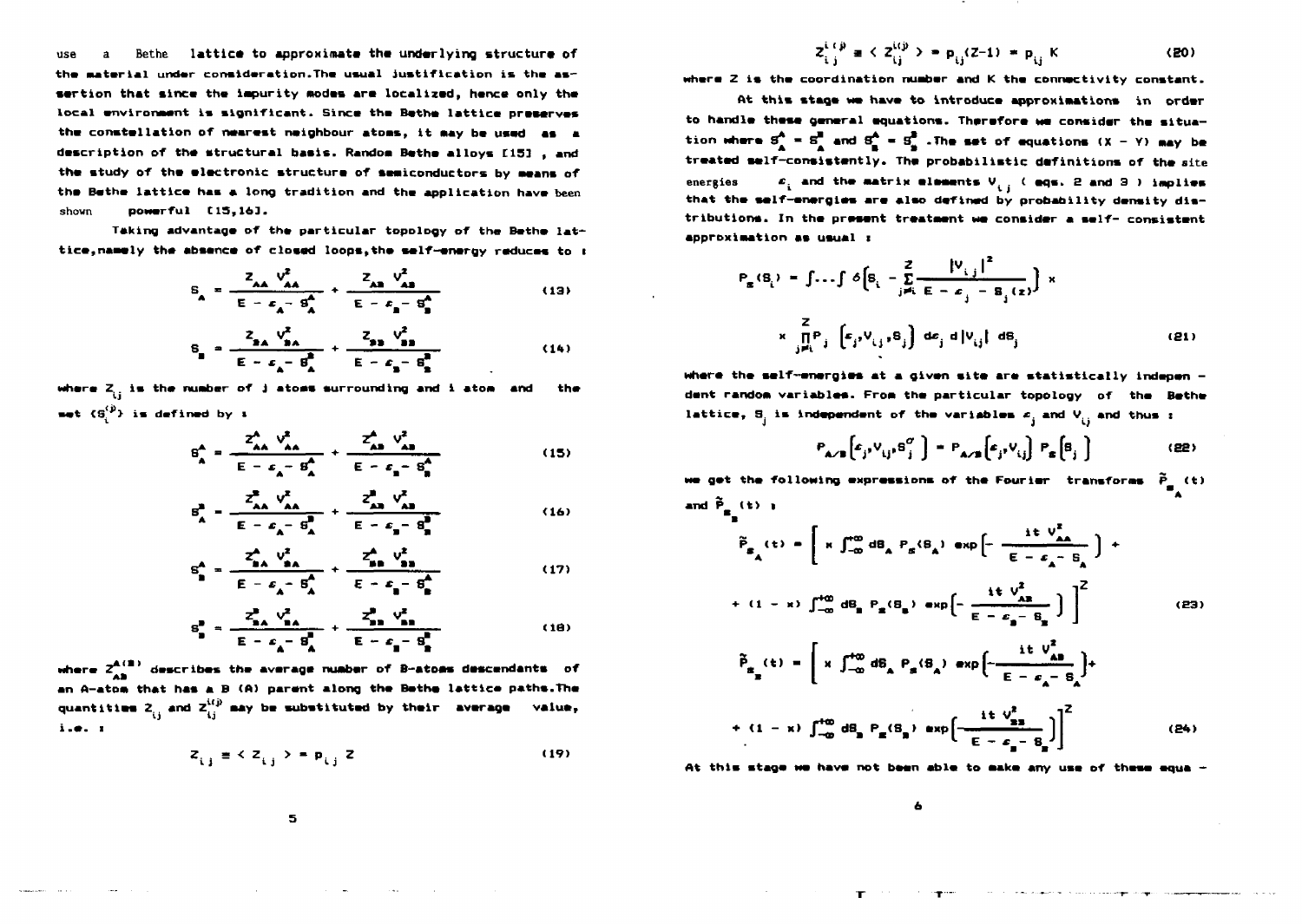tions and so we are looking for solutions less general. In the following treatment we make use of a mean field approximation, i.e. we consider that the probability distributions  $P_a(S_a)$  and  $P_a(S_a)$  are strongly peaked around their mean values  $\langle S_{\underline{a}} \rangle$  and  $\langle S_{\underline{a}} \rangle$  to be determined. Using the integral definition of delta function :

$$
\delta(x) = \frac{1}{2\pi} \int_{-\infty}^{\infty} e^{ikx} dt
$$
 (25)

and expanding equations  $(7)$  and  $(8)$  yields :

$$
P_{s}(S_{A}) = x^{2} \delta(S_{A} - S_{A}^{(0)}) + z (1-x) x^{2-1} \delta(S_{A} - S_{A}^{(1)}) + ...
$$
  
...+x  $z(1-x)^{2-1} \delta(S_{A} - S_{A}^{(2-1)}) + (1-x)^{2} \delta(S_{A} - S_{A}^{(2)})$  (26)

$$
P_{\underline{x}}(S_{\underline{a}}) = x^{2} \delta(S_{\underline{a}} - S_{\underline{a}}^{(0)}) + z (1-x) x^{2-4} \delta(S_{\underline{a}} - S_{\underline{a}}^{(4)}) + ...
$$
  
...+x z(1-x)<sup>2-4</sup>  $\delta(S_{\underline{a}} - S_{\underline{a}}^{(2-4)}) + (1-x)^{2} \delta(S_{\underline{a}} - S_{\underline{a}}^{(2)})$  (27)

where :

 $\mathbf{u}$ 

 $\mathbf{h}$  $\mathcal{A}_2$ 

$$
S_{A/B}^{(0)} = \frac{Z V_{AA/BB}^2}{E - \varepsilon_{A/B} - \langle S_{A/B}^2 \rangle}
$$
  
\n
$$
S_{A/B}^{(1)} = \frac{(Z-1) V_{AB/BB}^2}{E - \varepsilon_{A/B} - \langle S_{A/B}^2 \rangle} + \frac{V_{AB}^2}{E - \varepsilon_{B/A} - \langle S_{A/B}^2 \rangle}
$$
  
\n
$$
\vdots
$$
  
\n
$$
S_{A/B}^{(2)} = \frac{Z V_{AB}^2}{E - \varepsilon_{B/A} - \langle S_{B/A}^2 \rangle}
$$
  
\n(28)

where the mean values  $\langle S_{\mathbf{A}} \rangle$  and  $\langle S_{\mathbf{B}} \rangle$  are the solutions of the equations  $(15 - 18)$ .

At this stage, we are now in a position to investigate the denof states of disordered system on a Bethe lattice. The partial sity densities of states are related to the average diagonal Green's funcof the binary alloy by using the self-energy probability distion tributions given by eqs.  $(26)$  and  $(27)$  :

$$
n_{A/B} = \pm \int_{-\infty}^{\infty} dS_{A/B} P_g(S_{A/B}) \text{ In } G_{AA/BB}
$$
 (29)

with r

$$
\mathbf{G}_{\mathbf{AA}/\mathbf{B}} = \frac{1}{E - \varepsilon_{\mathbf{A}/\mathbf{B}} - \mathbf{S}_{\mathbf{A}/\mathbf{B}}} \tag{30}
$$

describing the partial Green's function associated to either an Aatom or B-atom. The partial DOS may be expended as :

$$
n_{A}(E) = \frac{1}{\pi} \operatorname{Im} \left\{ \frac{x^{E}}{E - \varepsilon_{A} - B_{A}^{(0)}} + \frac{x}{E - \varepsilon_{A} - B_{A}^{(1)}} + \dots + \frac{x}{E - \varepsilon_{A} - B_{A}^{(1)}} \right\}
$$
\n
$$
+ \frac{x \times (1 - x)^{E - 1}}{E - \varepsilon_{A} - B_{A}^{(E - 1)}} + \frac{(1 - x)^{E}}{E - \varepsilon_{A} - B_{A}^{(E)}} \right\}
$$
\n(31)\n
$$
n_{B}(E) = \frac{1}{\pi} \operatorname{Im} \left\{ \frac{(1 - x)^{E}}{E - \varepsilon_{B} - B_{B}^{(0)}} + \frac{x \times (1 - x)^{E - 1}}{E - \varepsilon_{B} - B_{B}^{(1)}} + \dots + \frac{x}{E - \varepsilon_{B} - B_{B}^{(1)}} \right\}
$$
\n
$$
+ \frac{x}{E - \varepsilon_{B} - B_{B}^{(E - 1)}} + \frac{x^{E}}{E - \varepsilon_{B} - B_{B}^{(2)}} \right\}
$$
\n(32)

where the quantities  $\mathbf{S}_{\mathbf{A}/\mathbf{B}}^{(1)}$  (i= 0, ..., z) are the expressions  $defined$  by  $ea.(28)$ .

### b/ Short-Range Order parameter 1

The striking difference batwaen amorphous and crystalline materials provides a strong demonstration of the primacy of the shortrange order (SRO) in determining the basic nature of their proper ties. In particular the change with chemical composition in the electronic properties has been attributed to the establishment of a well defined BRO, for instance alkali-metals doped with gold and silver or amorphous transition matal alloys can be checked experimentally by diffraction measurements [2,3,6].

From a theoretical point of view, including SRO indisordered alloys remains a challenge [17-21]. The most used theory describing electronic properties of disordered alloys is the Coherent-Potential Approximation (CPA) [8,9,15]. Despite of its many appreciated properties. the CPA approach fails in handling parameters such as SRO. Going beyond these limitations, several theories have been put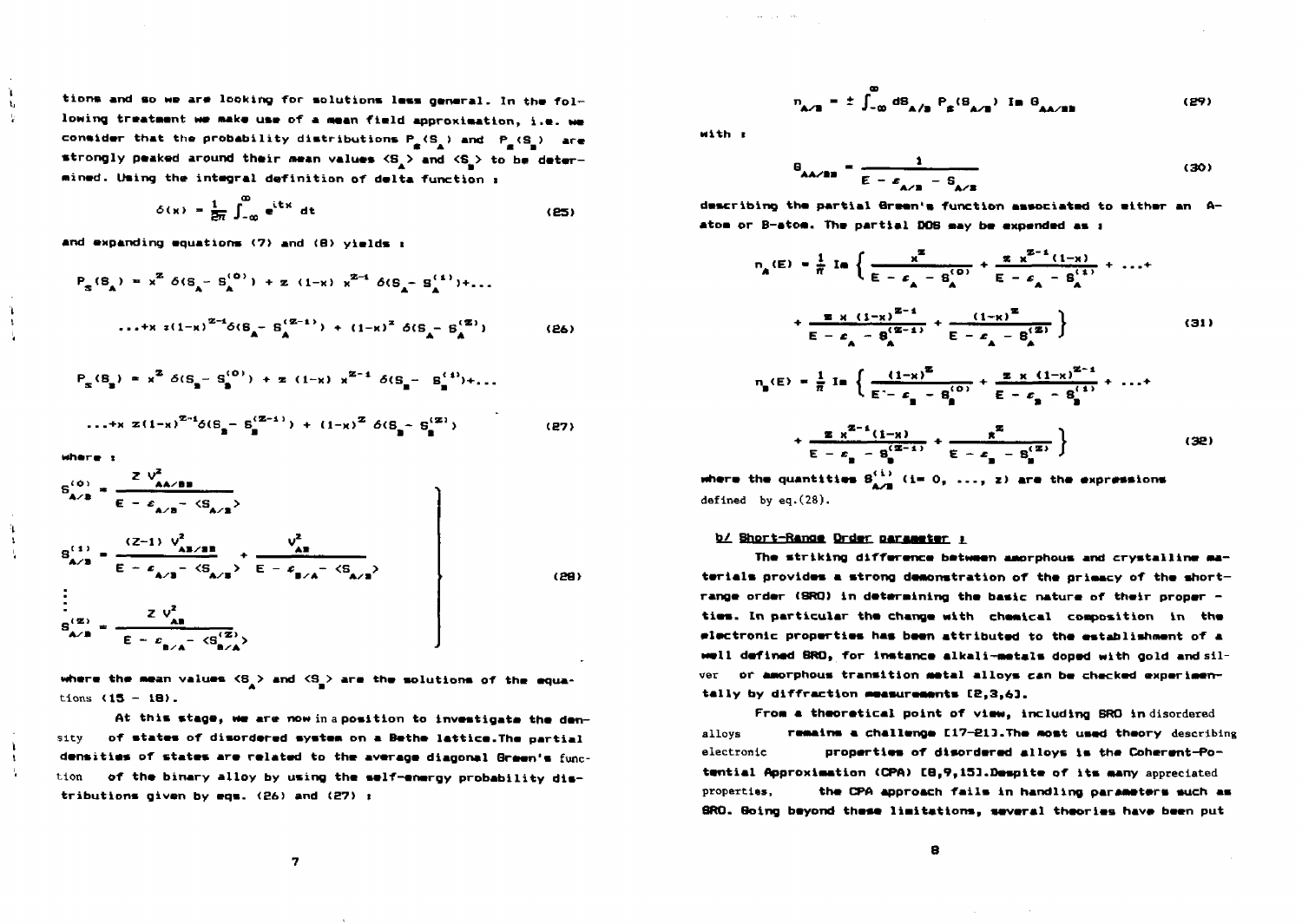forward [19-21], at the cost of some computationally efforts. We propose here an extension of the previous section including SRO by an **analytic method.**

**Towards this end the description of SRO, or equivalantly the lack of randomness in the number of like or unlike nearest neigh bours around a given atom, may be parametrized by new variables, nasaly the short range order parameter o and the probability of \_ a j-atoa being next to a i-atom. a and p^ are chosen to be related similarly to Brouers et al. CIS], i.e. i**

$$
P_{AA} = x + (1-x) \circ \qquad 1 \qquad P_{BA} = x (1-\sigma) \qquad (33)
$$

$$
p_{BB} = (1-x) + x \sigma
$$
   
  $y = p_{AB} = (1-x) (1-\sigma)$  (34)

**The range of possible values of o is >**

$$
-\frac{x}{1-x} \leq \sigma \leq 1 \qquad \text{for } x \leq \frac{1}{2} \tag{35}
$$

$$
-\frac{1-x}{x} \leq \sigma \leq 1 \qquad \text{for } x \geq \frac{1}{2} \qquad (36)
$$

The negative values correspond to ordering,  $\alpha = 0$  to complete disorder **and positive values to segregation. Under this scheme, the probability distribution for site energies transforms as I**

$$
P_{A}(E_{i}, V_{ij}) = p_{AA} \delta(E_{i} - E_{A}) \delta(V_{Aj} - V_{AA}) +
$$
  
+ 
$$
p_{AB} \delta(E_{i} - E_{B}) \delta(V_{Aj} - V_{AB})
$$
 (37)

$$
p_{\mathbf{m}}(s_{i}, V_{ij}) = p_{\mathbf{m}\mathbf{A}} \delta(s_{i} - s_{\mathbf{A}}) \delta(V_{\mathbf{m}j} - V_{\mathbf{m}\mathbf{A}}) +
$$

9

$$
+ p_{\mathbf{m}} \delta(\varepsilon_{\mathbf{i}} - \varepsilon_{\mathbf{m}}) \delta(V_{\mathbf{m}\mathbf{j}} - V_{\mathbf{m}\mathbf{m}}) \tag{38}
$$

and the equations for self-energies as  $\boldsymbol{\iota}$ 

$$
S_A = \frac{K P_{AA} V_{AA}^2}{E - \epsilon_A - S_A} + \frac{K P_{AB} V_{AB}^2}{E - \epsilon_B - S_B}
$$
 (39)

$$
B_{n} = \frac{K p_{nA} V_{nA}^{2}}{E - \epsilon_{A} - B_{n}} + \frac{K p_{nA} V_{nA}^{2}}{E - \epsilon_{n} - B_{n}}
$$
(40)

**Using the same mean field treatment as previously yields for the partial density of states i**

$$
n_{A}(E) = \frac{1}{\pi} \operatorname{Im} \left\{ \frac{p_{AA}^{E}}{E - \varepsilon_{A} - B_{A}^{(0)}} + \frac{z p_{AA}^{E-1} p_{AB}}{E - \varepsilon_{A} - B_{A}^{(1)}} + \dots + \frac{z p_{AA} p_{AB}^{E-1}}{E - \varepsilon_{A} - B_{A}^{(E-1)}} + \frac{z p_{AB}}{E - \varepsilon_{A} - B_{A}^{(E-1)}} \right\}
$$
\n
$$
n_{B}(E) = \frac{1}{\pi} \operatorname{Im} \left\{ \frac{p_{BB}^{E}}{E - \varepsilon_{B} - B_{B}^{(0)}} + \frac{z p_{BA} p_{BB}^{E-1}}{E - \varepsilon_{B} - B_{B}^{(1)}} + \dots + \frac{z p_{BA} p_{BA}^{E-1}}{E - \varepsilon_{B} - B_{B}^{(1)}} + \dots + \frac{z p_{BA} p_{AB}^{E-1}}{E - \varepsilon_{B} - B_{B}^{(1)}} + \dots + \frac{z p_{BA} p_{AB}^{E-1}}{E - \varepsilon_{B} - B_{B}^{(1)}} + \dots + \frac{z p_{BA} p_{AB}^{E-1}}{E - \varepsilon_{B} - B_{B}^{(1)}} \right\}
$$

$$
\frac{\mathbf{E} - \mathbf{F}_{\mathbf{B}\mathbf{A}} - \mathbf{P}_{\mathbf{B}\mathbf{B}}}{\mathbf{E} - \mathbf{E}_{\mathbf{B}} - \mathbf{B}_{\mathbf{B}}^{(\mathbf{E} - 1)}} + \frac{\mathbf{P}_{\mathbf{B}\mathbf{A}}}{\mathbf{E} - \mathbf{E}_{\mathbf{B}} - \mathbf{B}_{\mathbf{B}}^{(\mathbf{E})}}\tag{42}
$$

**, i- O, , where the set t S^^, i- O, , z > appearing in the denominator has been calculated in taking into account the parameter o via eqs.**  $(15 - 18)$  and  $(28)$ .

# **Ill- RESULTS AMD DISCUSSION**

 $\ddot{\bullet}$ 

**In this section, we have reported our results for the density of states (DOB) of Bethe lattice for both cases diagonal and off-diagonal disorder, the latter parametrized by**  $V_{ij} = \xi_i \vee \xi_j$  **where**  $\mathbf{r} \in \mathcal{K}_i$  is equal to  $\mathcal{K}_\mathbf{A}$  or  $\mathcal{K}_\mathbf{B}$  depending on the occupation of site i. **Here the constant V is taken as our unit of energy. We have restricted**<br>ourselves without loss of conservation is 3 = 4 × 1 = 1 = 4 × 2 = 4 × 2 = 1 = 4 × 2 = 4 × 2 = 4 × 2 = 4 × 2 = 4 × 2 = 4 × 2 = 4 × 2 = 4 × 2 = 4 × 2 = without loss of generality to Z = 4 in order to com**pare our data with other theories.**

# **a/ Random systems <g-Q) j.**

# **a-t/ Diananaj disorder i.**

**Fig.l shows with diagonal disorder only. We have examined** the case  $\varepsilon_{\text{A}}^* = \varepsilon_{\text{B}}^*$  1.7 for the concentrations  $x = 0.01$  and  $x = 0.1$ . **For the above parameters the bandwidth of ordered lattice is 4 15. It is particularly observed that the curves for n(E) exhibit some interesting features as well as the evolution of the struc**tures **as function of the concentration. Mainly the CPA calculations** 

in the state of the state of the state of the state of the state of the state of the state of the state of the

 $\mathbf{r}$  .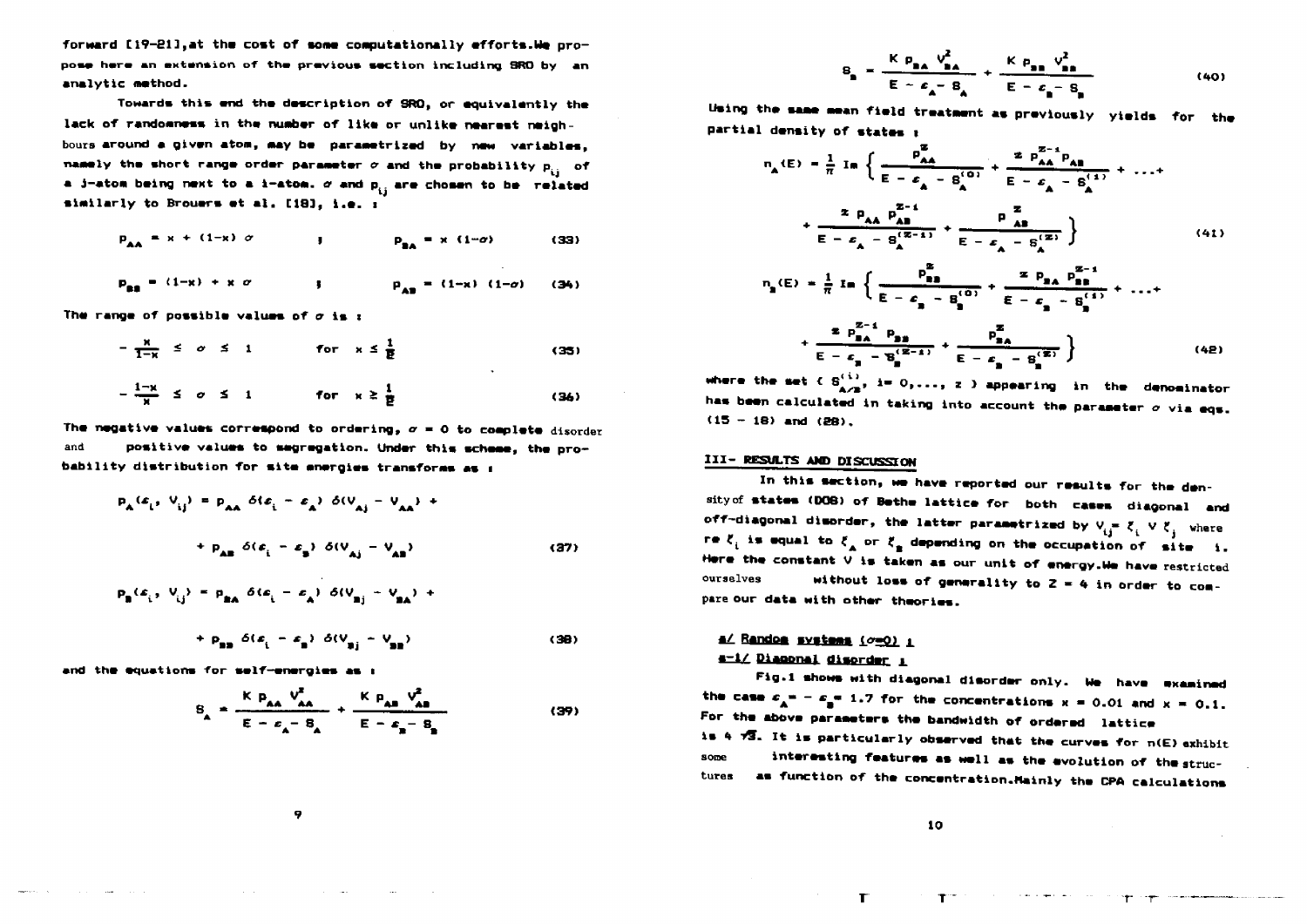(see Fig.1-b) fail in reproducing these structures and the discrep**ancies are more effective in the regime of low-concentration.It is wall established that CPA approach provides a poor description of** the minority band although it has some bearing for the majority band **191.**

<u> 1999 - An Class Communication and Mari</u>

#### **a-E/ Off-diagonal disorder t\_**

**Ma hava considered a binary alloy with a puraly off-diagonal disorder.We have focussed our attention to the case**  $\varepsilon_x = \varepsilon_y = 0$  **and**  $\zeta_{\mathbf{A}}^* = 0.8$  and  $\zeta_{\mathbf{B}}^* = 1.1$ . The alloy DOS n(E) for x= 0.3 is shown in Fig. **£ where Me also show results for the partial components n (E) (bro**ken curve) and n<sub>a</sub>(E) (chain curve). The DOS presents a perfect sym**metry around E « 0 . As expected tha DOS on A sites is concentrated around tha origine while the states on tha B site\* ara spread out** into the centre of band. It should be noted a rather perfect similar**ity from the renornalization-group approaches of d'ftlburquerque at al. CS23.**

### **b/ Short-Ranoe Order i**

**we introduce here the SRO parameter described previously to determine tha DOS for different values of tha band energy parameter, concentration and SRO parameter in random, ordered and segregation regime\*.**

**Fig.3 shows the DOS for**  $x = 0.4$ **,**  $\epsilon_A = -\epsilon_B = -2$  **in random bi** $nary$  alloys, i.e.  $\sigma = 0$  (full curve) and in partially ordered alloy,  $\sigma = -0.4$  (broken curve). The main feature observed is an in**crease of the gap with increasing a and furthermore the structures revealed in the DOS become more pronounced and appear located at** the same energies, namely  $E \approx -3$  and  $E \approx 3$ . Such results are in agree**ments with conclusions reached from other models calculations [193.**

**Fig.4 describes the DOS for random binary alloys**  $\alpha = 0$  (full  $curve$ ) and completely ordered binary alloys  $\sigma$ =  $-1/3$ . (broken curve). for a concentration x= 0.25 while Fig.5 shows partial-A DOS of bi**nary alloys for different values of the BRO parameter corresponding** to segregation,  $\sigma = 0.2$ (full curve), random  $\sigma = 0$  (broken curve) and partially ordered  $o=0.5$  (chain curve). Monte-Carlo simulations **based on the tight-binding method for the Bethe cluster modal using a large N-clusters tl9J are efficient in producing more structures in**

**the DOS mainly due to the large N-atoms cluster limit . However the effect of Short-Range Order parameter on the DOS is similar to their calculations in one-atom cluster case and mainly we obtain a DOS more structured.**

**Finally, we have also examined the segregation case in Fig.6 for diagonal disorder with**  $c_{\mu} = -c_{\mu} = -1$  **and**  $x = 0.5$ **. A Monte-Carlo calculation based on a virtual crlstal approximation has been recently proposed [21] for S, ?, 13 and 17-atoms cluster. By tha present model wa reproduce their two first peaks at E = 1 and E = -1 correctly while in their approach they have to go beyond 9-atoms cluster to obtain a similar result.**

#### **IV- COWCLUStOW**

**Me have presented a new formulation of cluster Bethe lattice method to calculate the density of electronic states of a random substitutional binary a.lloys. Extensive results have been compared to other calculations.This method yields more structures than other ones for a one or small N-atoms cluster.To improve our modal we have to include N—cluster atoms and distributions of real and imaginary self-energies which is the subject of a forthcoming paper.**

### **ACNOWLEDGNIENTS**

**The authors would like to thank Professor Abdus Salaa , tha International Atomic Energy Agency and UNESCO for hospitality at tha International Centre for Theoretical Physics, Trieste.**

**11**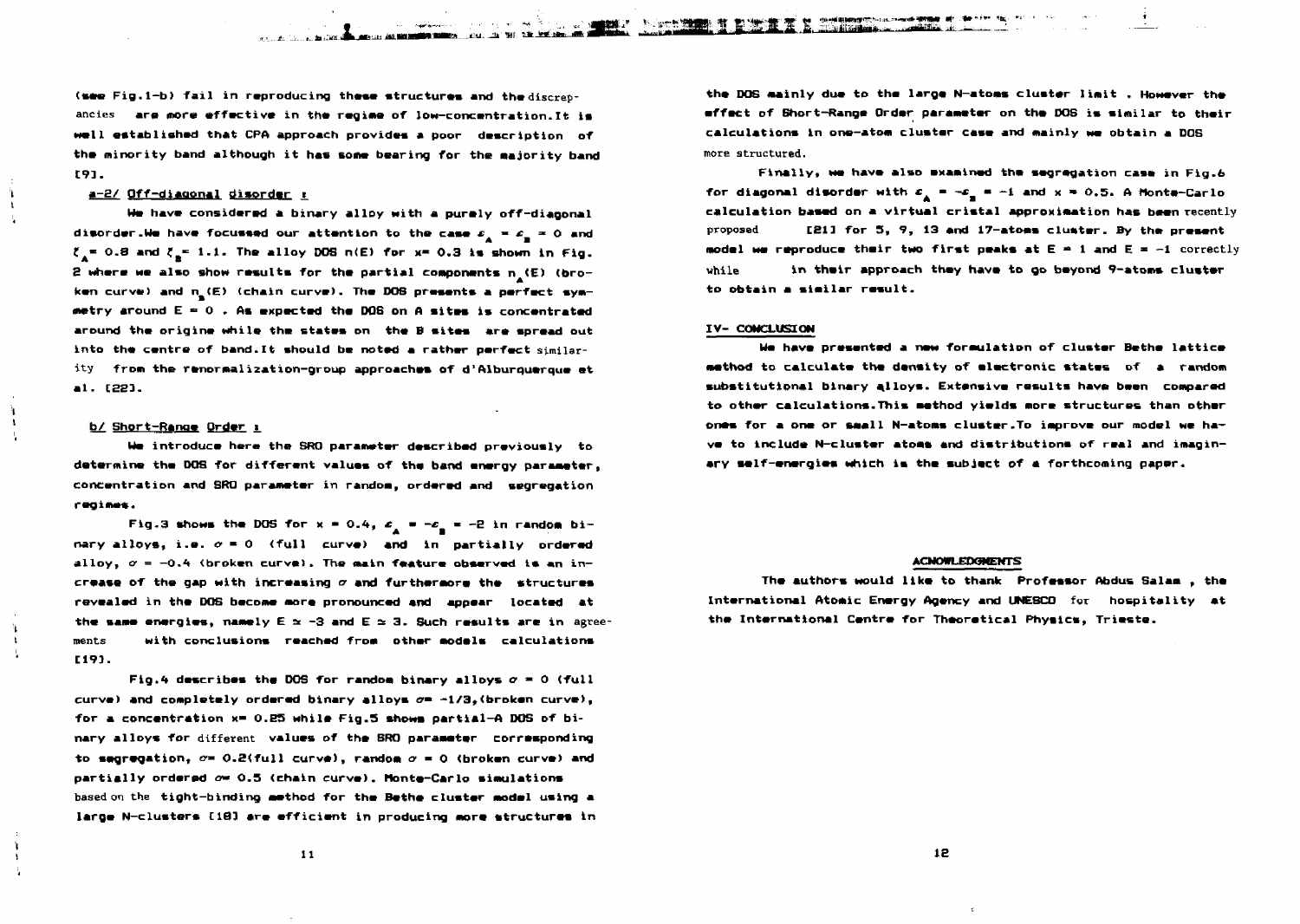### **REFERENCES**

- **F.Hensel, Adv.Phys.88 (1979) 333.**
- **[HI H.RedslDb, G.Steinleitner and U.Freyland, Z.Naturf.a 87 (1988) 387.**
- **[33 N.Nicholso, R.U.Scheutler and F.Hensel,Ber.Bunsenges.Phys.Che\*. 88 (1978) 681.**
- **[4] H.Hoshlno, R.U.Schnutzler and F.Hensel, Phys.Lett.A 31 (1973)7**
- **R.W.Schautzlsr, H.Hoshino, R.Fisher and F.Hensel,Ber.Bunsenges. 80 (1976) 1O7.**
- **[6] U.Martin, U.Freyland, P.Laeparter and S.Steeb Phys.Chee.Liq.10 (1980) 61.**
- **[7] M.Maret,A.Pasturel,C.8enillou,J.M.Dubois and P.Chieux, J.Phys. 50,(1989) 895.**
- **CB3 P.Sovan, Phys.Rev. 156 (1967)809.**
- **[91 D.J.Thouless, Phys.Rep. 13C (1974) 93.**
- **110] H.Ehrenreich and L.M.Bchwartz, Bol.Bt.Phys. 31 (1976) 149.**
- **C113 V.Kuaar, A.Hookerjee and V.K.Srivastava.J.Phya.C 13(1988)1939.**
- **C1E3 v.Kumar and S.K.Joshi, Inti.J.Phys. 1979 (Coeeeaoration voluaa 8) 1.**
- **C133 A.Brezini, Phys.Lett.A 147 (1990) 179.**
- **[14] P.U.Anderson, Phys.Rev. 1O9 <1958> 1498.**
- **CIS] J.D.Joannopoulos and M.L.Cohen, 3ol.St.Phys. 33 (1976) 71.**
- **C163 An infcreative history of Bethe lattice and calculation techniques is given by M.F.Thorpe (Plenue, New York) (1988)p.85-lO7.**
- **[17] J.Frantz, F.Brouers and Ch.Holzhey, J.Phys.F. 1O (1980)835.**
- **£18] F.Brouers and J.Franz, Phys.Stat.Sol. (b) 113 (19BE) 431.**
- **[19] V.V.Barkusha , V.F.Los' and 8.P.Repetskii , Theor.Math.Phys.84 (199O) 737.**
- **[SO] S.S.Rajput, 5.S.A.Razee, R.Prazad and A.Mookerjee, J.Phys.Condens. Matt. 2 (199O) £633.**
- **[El] S.Uelnketz, B.Laks and Q.S.Cabrera, Phys.Rev.B 43 (1991) 6474.**
- **tBBl J.d'Alburquerque e Castro, J.Phys.C 17 (1984) 3943.**
- **FIG. 1 Density of states for diagonal disorder (V-l) in the case**  $E_A = -E_a = -1.7$  and  $K = 0.01$  (full curve),  $x = 0.1$ (broken curve). a/ Present method , b/ CPA method.
- **FIO.** 2 Density of states for non-diagonal disorder (V<sub>AA</sub>= 0.64,  $V_{AB} = 0.88$  and  $V_{BB} = 1.21$ ) **i**  $\varepsilon_A = \varepsilon_B = 0$  and  $x = 0.3$ . Total **DOB (full curve), partial-A DOB (broken curve) and partlal-B DOB (chain curve).**
- **FIG.** 3 Density of states for  $\varepsilon_{\mathbf{A}} = -\varepsilon_{\mathbf{B}} = -\varepsilon$ ,  $\times = 0.4$  and a diagonal disorder  $V = 1$ . Random  $\sigma = 0$  (full curve) and par- $\text{tilally ordered } \sigma = -0.4$  (broken curve).
- **<u>FIG. 4</u> Cotal DOB for**  $x = 0.25$  **and**  $\varepsilon_A = -\varepsilon_B = -2.5$  **in diagonal**  $\sim$ disorder (V= 1).Random case  $\sigma=$  0 (full curve) and completely ordered case  $\alpha = -1/3$  (broken curve).
- **" P ; 3 Partial -A DCS for diagonal disorder ( V 1 ) and for**  $x = 0.8$ ,  $\sigma = 0.8$  (full curve),  $x = 0.4$ ,  $\sigma = 0$  (broken  $curve$ ) and  $X = 0.6$ ,  $\sigma = -0.5$  (chain curve).
- FIG.  $\beta$  **Probability of states for diagonal**  $(V = 1)$  **and secregation case**  $(c = -1)$  and for  $x = 0.5$  and  $\varepsilon_x = -\varepsilon_x = -1$ .

 $\mathbf{r}$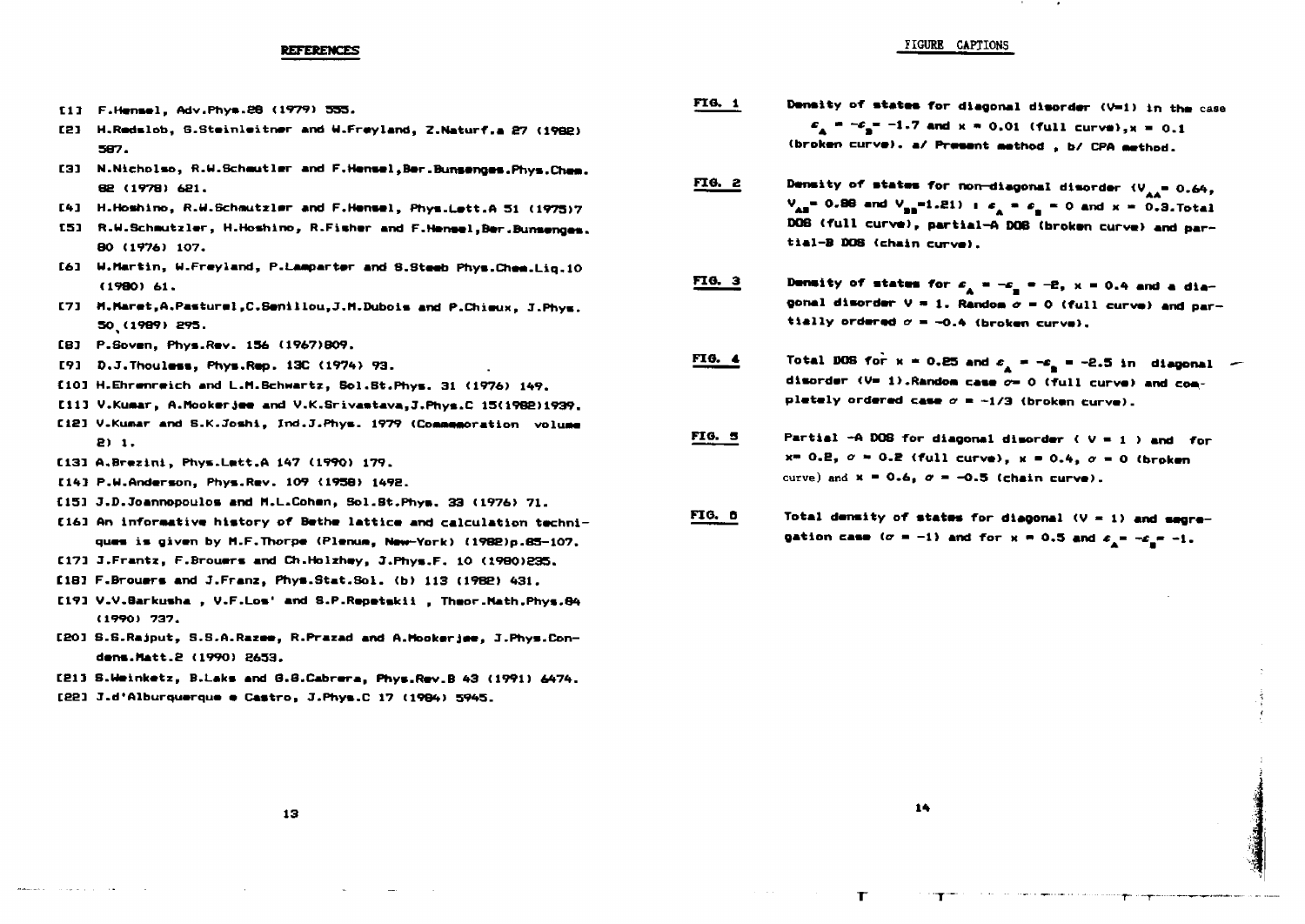

 $\frac{1}{2}$ 



 $\overline{\overline{u}}$ 

**Id 3**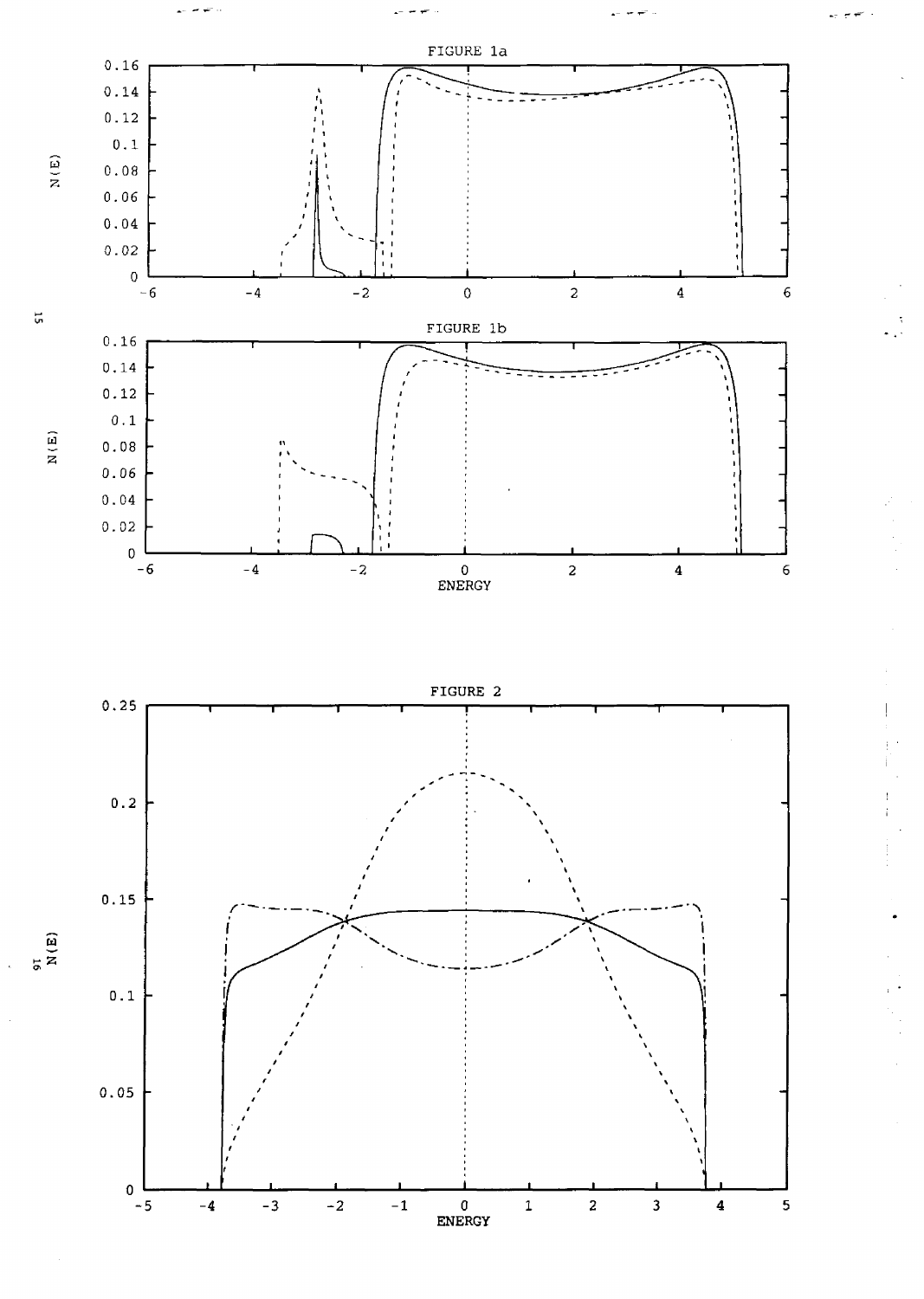